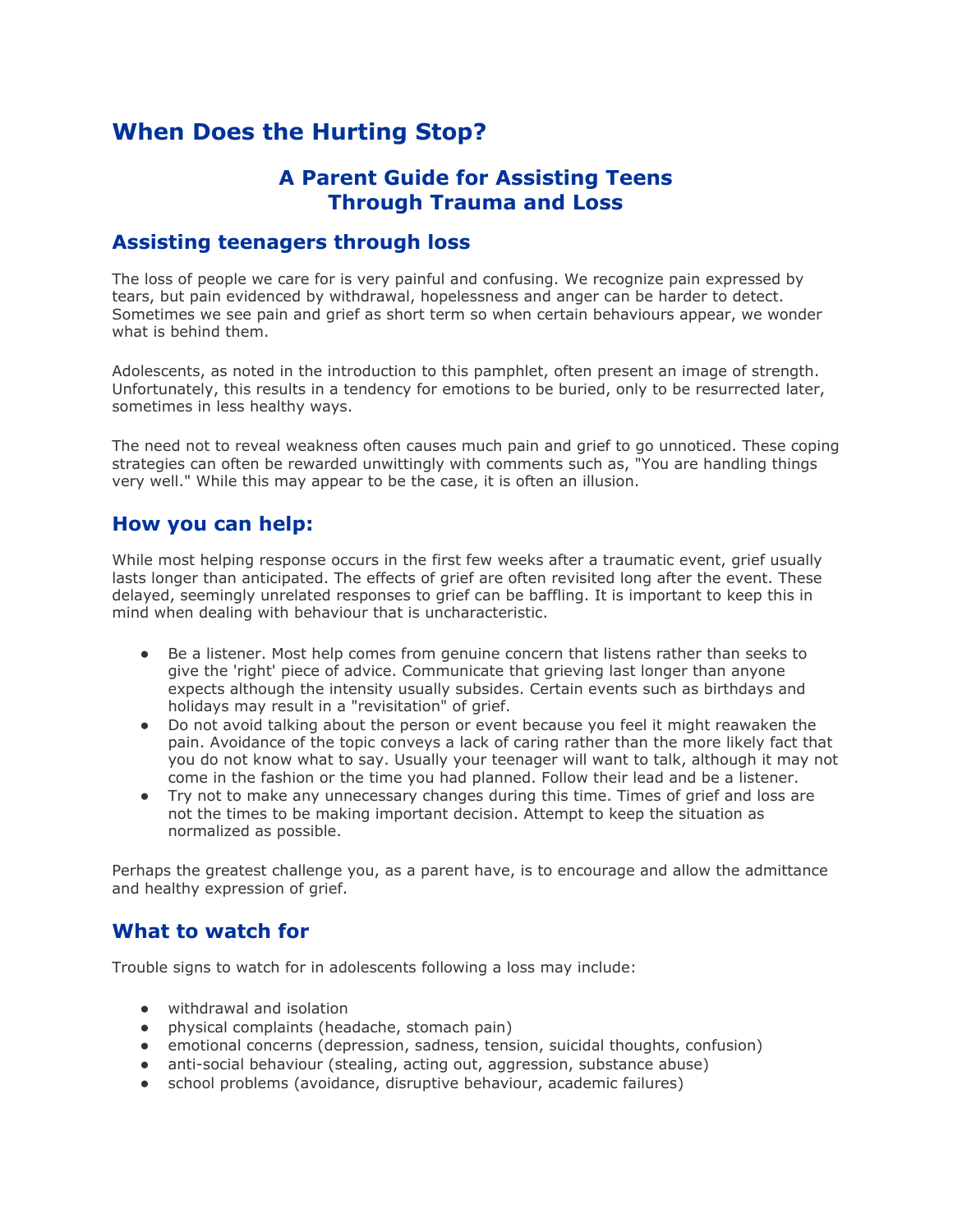Most of these are temporary. Teenagers who appear to be withdrawn and who isolate themselves from family and friends may be experiencing emotional difficulties. The need to appear competent may work against their reaching out to others for assistance.Most grief reactions are normal responses to disaster or loss, however it is imperative that suicidal thinking be treated seriously and that help is sought.

Loss and disaster can thrust teenagers into an adult role. Regardless whether these results occur, it is important that they give themselves permission to grieve.

### **Understanding the grief process**

While the following stages commonly occur in he grief experience, it is important to remember that grief does not follow a defined pattern. These stages may be experienced repeatedly, in differing sequence and with differing intensity.

- **Denial** is a shock absorber which temporarily reduces the full impact of the crisis, such as a person's unwillingness to talk abut the loss. In the early stages denial isn't something that is wrong, however problems can occur if it continues. Give permission to feel the feeling.
- **Anger/guilt** often occur due to a person's feeling of powerlessness over the loss. Questions include: How could he/she do this to me? Why would God allow it? How could this happen to someone at our school? Blaming others can also be a common response. It is important to admit the anger, identify the real source of the anger, understand that is okay to be angry. Seek healthy ways to express it such as strenuous physical activity, keeping a journal, sketching or talking with people you trust.
- **Sorrow/depression** are evidenced by some or all of: crying, isolation, silence, a loss of energy, and an inability to sleep. Allow and encourage expressions of grief. Emphasize that crying is not a sign of weakness, rather is the facing and acknowledgment of loss. Recording thoughts in a journal can also be very healing. Activity is helpful for depression, although sometimes depression is so deep that even activity seems too difficult. Referral to the family physician is encouraged for depression that persists.
- **Bargaining** is a means of trying to regain control or to make sense of what has occurred. This often takes the form of a promise to God that things will change if only He does something. The question "Why?" is very naturally asked through all stages but is perhaps most prevalent in the anger and the bargaining phase. The real problem cannot be faced until the "why" is abandoned and the person looks as "who, when, where and how" things happened. The reality of what has happened cannot be changed.
- **Acceptance and admission** of our powerlessness in the situation is not quickly or easily reached. Having grieved we can move on with life. Emphasize that acceptance is not a matter of forgetting the person or minimizing the pain. In fact, it is a full acceptance that the loss was real, significant and painful.

# **A Difficult Time**

The events of recent days have, no doubt, been upsetting for you and your child. Traumatic events shake the world that we had considered safe and predictable. These events also create a high level of confusion and apprehension. Discussion in the news and at the school often adds to the disruption.

The experience of a loss or a sudden violent event can produce intense anxiety and fear. These feelings are very normal. Suffering, loss and death have shattered the teenager's sense of invincibility and immortality. Teenagers often present an image of strength and other forms of